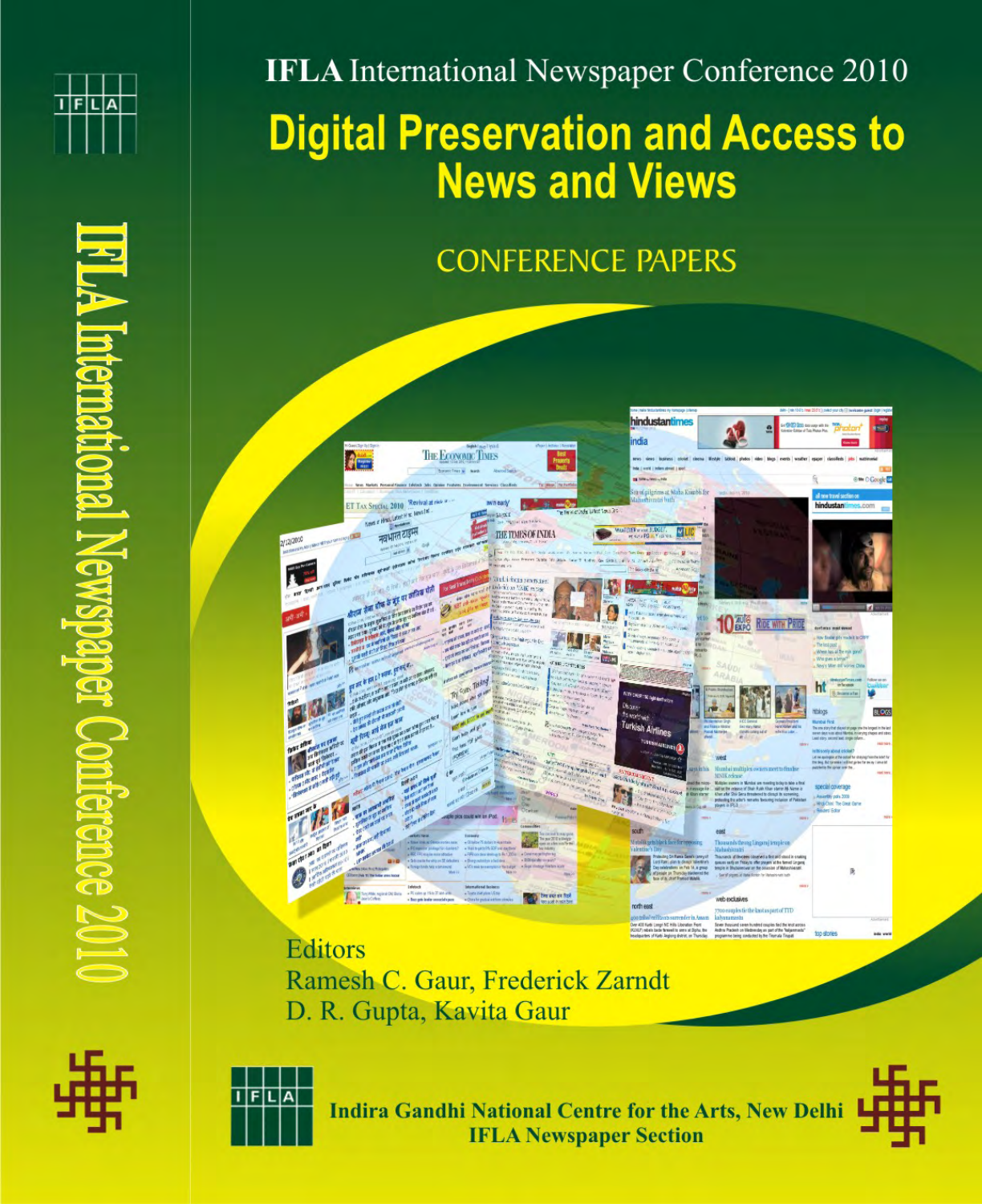IFLA International Newspaper Conference 2010

# **Digital Preservation and Access to News and Views**

# **CONFERENCE PAPERS**

 $(25<sup>th</sup> - 28<sup>th</sup>$  February, 2010)

# **Editors**

Ramesh C. Gaur Frederick Zarndt D. R. Gupta Kavita Gaur



**DELAI** Indira Gandhi National Centre for the Arts, New Delhi Party **IFLA Newspaper Section** 

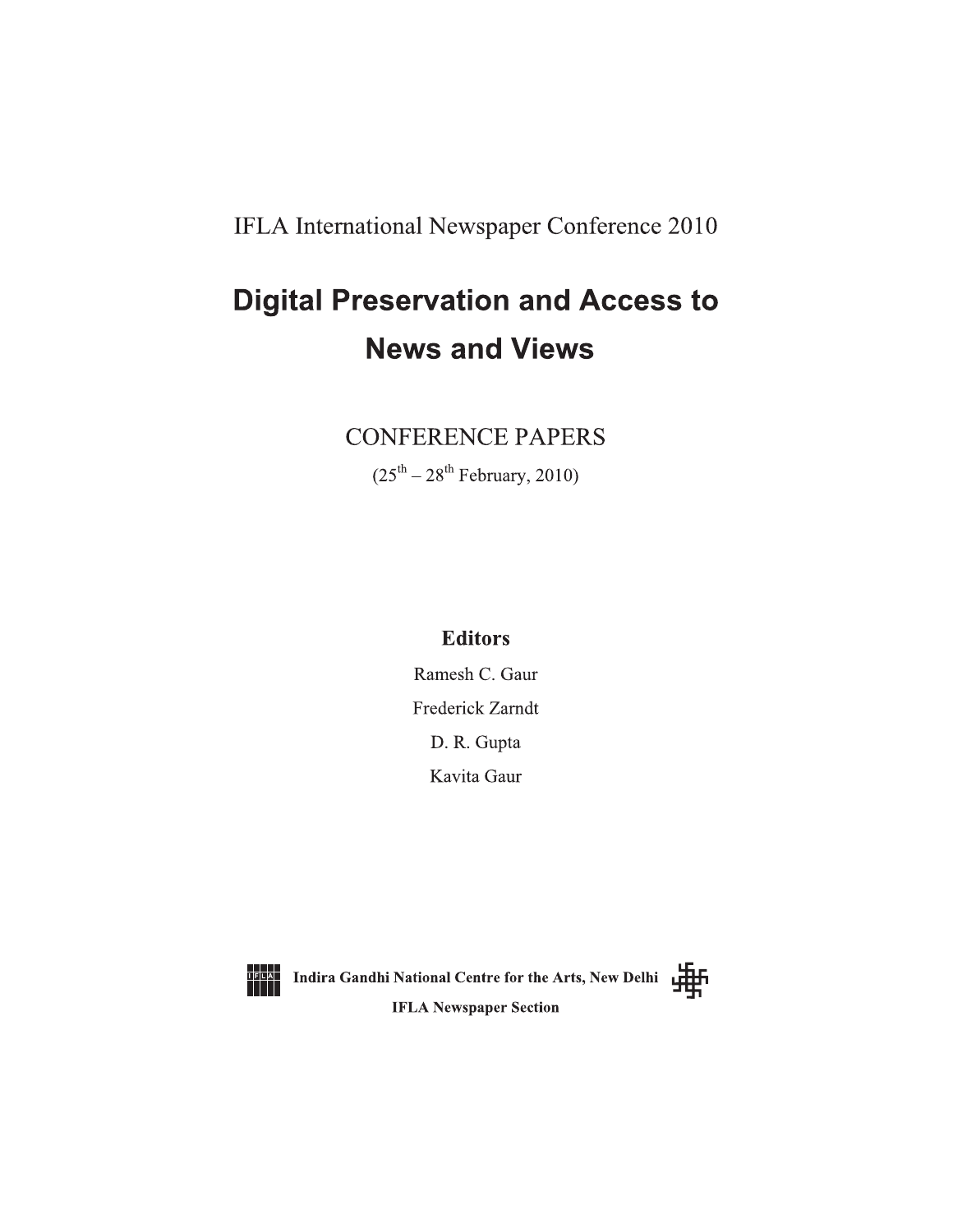# **ARCHIVING NEWS IN A UNIVERSITY USING OPEN SOURCE SOFTWARE**

Surendran Cherukodan

and

# Dr. Sheeja N.K.

# **ABSTRACT**

*Newspapers cover a large amount of information everyday on topics of varied interests. To a university, newspapers are essential components of communication as they cover various happenings in a university. These items of information are neither stored properly nor put in retrieval systems for future use. The news and views appeared in newspapers can effectively be organized in a digital library making use of open source software. The CUSAT digital library (http://dspace.cusat.ac.in/dspace/) has organized some news items that appeared in local newspapers about the university under a special community named "CUSAT-News". This article describes the methods of collecting, selecting, organizing, providing access and preserving news items required by a university using DSpace open source software.* 

**Keywords:** News archiving, Digital libraries, Open source, free software, **DSpace** 

#### **INTRODUCTION**

Newspapers occupy an important place among various information sources in a library. They satisfy the requirement for information on recent events occurred at local, regional, national and international levels. They popularize understanding and awareness on numerous issues. They are at the reach of majority of population in any society. They take the multiple roles of informing, investigating, interrogating, trend setting, leading and recording social life. Hence, providing access to news and views is fundamental to libraries and information centres.

To a university community, newspapers are essential source of information on topics ranging from general knowledge to research specific news. They report the activities occurred in the campus. They give announcement of events, achievements and issues important to the university community one way or the other. They also publish views of experts on issues relevant to the academic community. They publish articles on several topics containing valuable information. Using newspapers is an important part of information gathering process of students, faculty and staff of any university. But apart from subscribing to a number of newspapers and providing access to the current and old newspapers, many university libraries are not doing the work of indexing newspapers, keeping them as clippings, preserving them on microfilming, or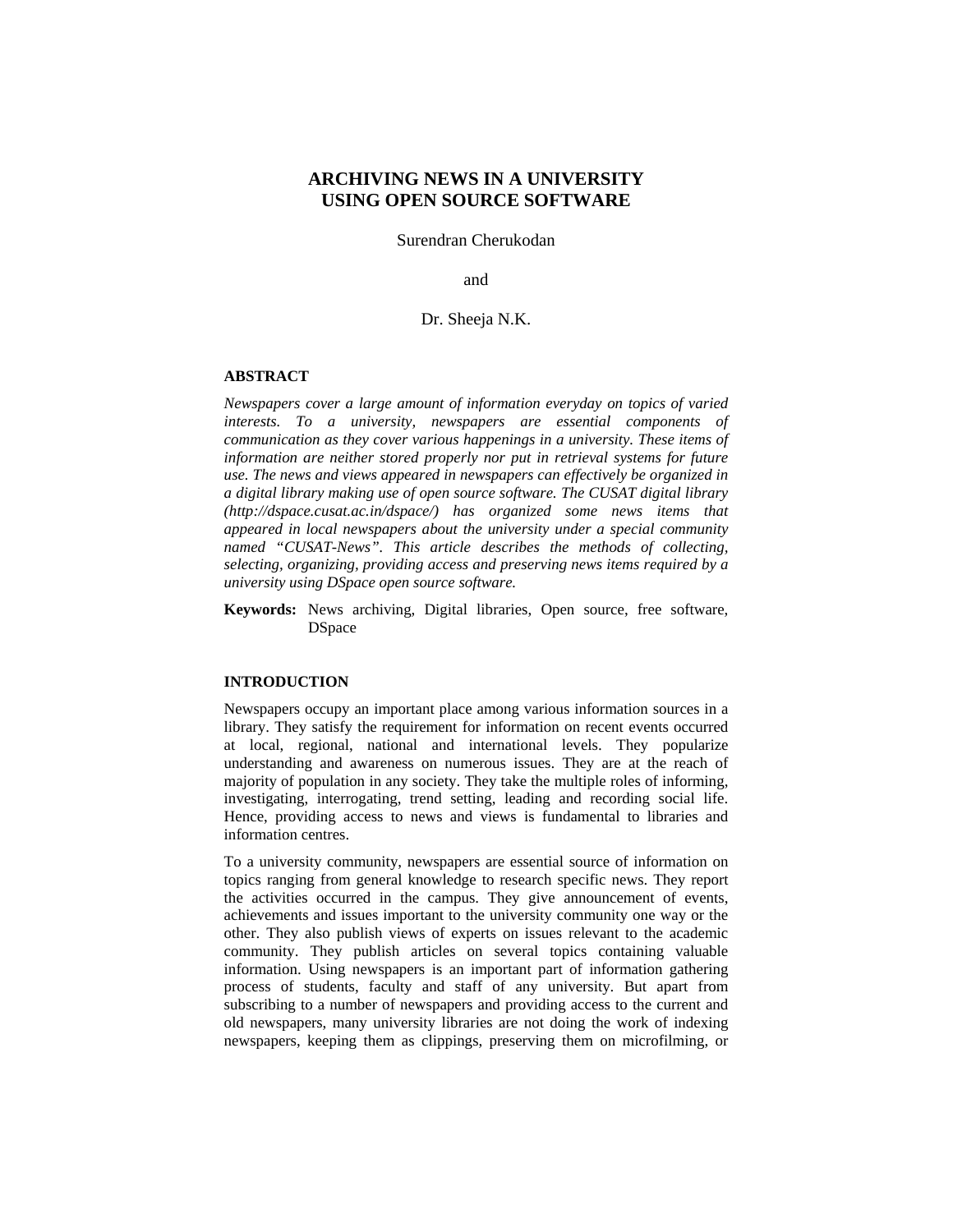digitizing them for keeping online. As a result, the items of information available in various print media are lost for future use. The management of news items appeared in print media is an important task for university libraries. This paper attempts to share knowledge on the strategies and techniques of managing news items in Cochin University of Science and Technology by using DSpace open source software.

### **REVIEW OF LITERATURE**

Ojo-Igbinoba<sup>1</sup> conducted a study in 1988 that covered 19 out of 28 university libraries in Nigeria to find out the method of managing newspapers in these libraries. The study revealed that newspapers, for the most part, are not classified and therefore have not been fully integrated into the service provisions of university libraries. It was also noticed that newspapers in university libraries have not been exploited to their full potential. The author suggested that in order that newspapers may continue to fulfill their worthwhile roles in making knowledge more popular and more accessible; in fulfilling research needs and in contributing to the community intelligence, scientific, legal and historical study, the library's newspaper collection should be organized for maximum effectiveness because newspapers are documents of history. For a start each library should have a newspaper committee which would formulate a suitable policy on the place of newspaper collections in libraries.

# **COCHIN UNIVERSITY OF SCIENCE AND TECHNOLOGY: A CASE STUDY**

Cochin University of Science and Technology (CUSAT)<sup>2</sup>, Kerala is one among the top universities in India. CUSAT is academically organized into 9 faculties; Engineering, Environmental Studies, Humanities, Law, Marine Sciences, Medical Sciences and Technology, Science, Social Science and Technology. CUSAT has 29 departments of study and research offering Graduate and Post Graduate programmes across a wide spectrum of disciplines. As per the study by Gangan Prathap and Gupta<sup>3</sup> for ranking of research performance of 67 Indian engineering and technological institutes during 1999-2008 using data from SCOPUS database, CUSAT bagged the 10th Rank with 1625 research papers published during the period. Among the universities, CUSAT has come up third on the list. Among the wide variety of innovative academic practices, Free/ Open Source Software (F/OSS) implementation is a priority area in CUSAT. CUSAT is running a digital library service using DSpace<sup>4</sup> open source software. Giving access to news items relevant to CUSAT community is an important area in the digital library framework. Figure 1 shows the screenshot of CUSAT Digital Library Home page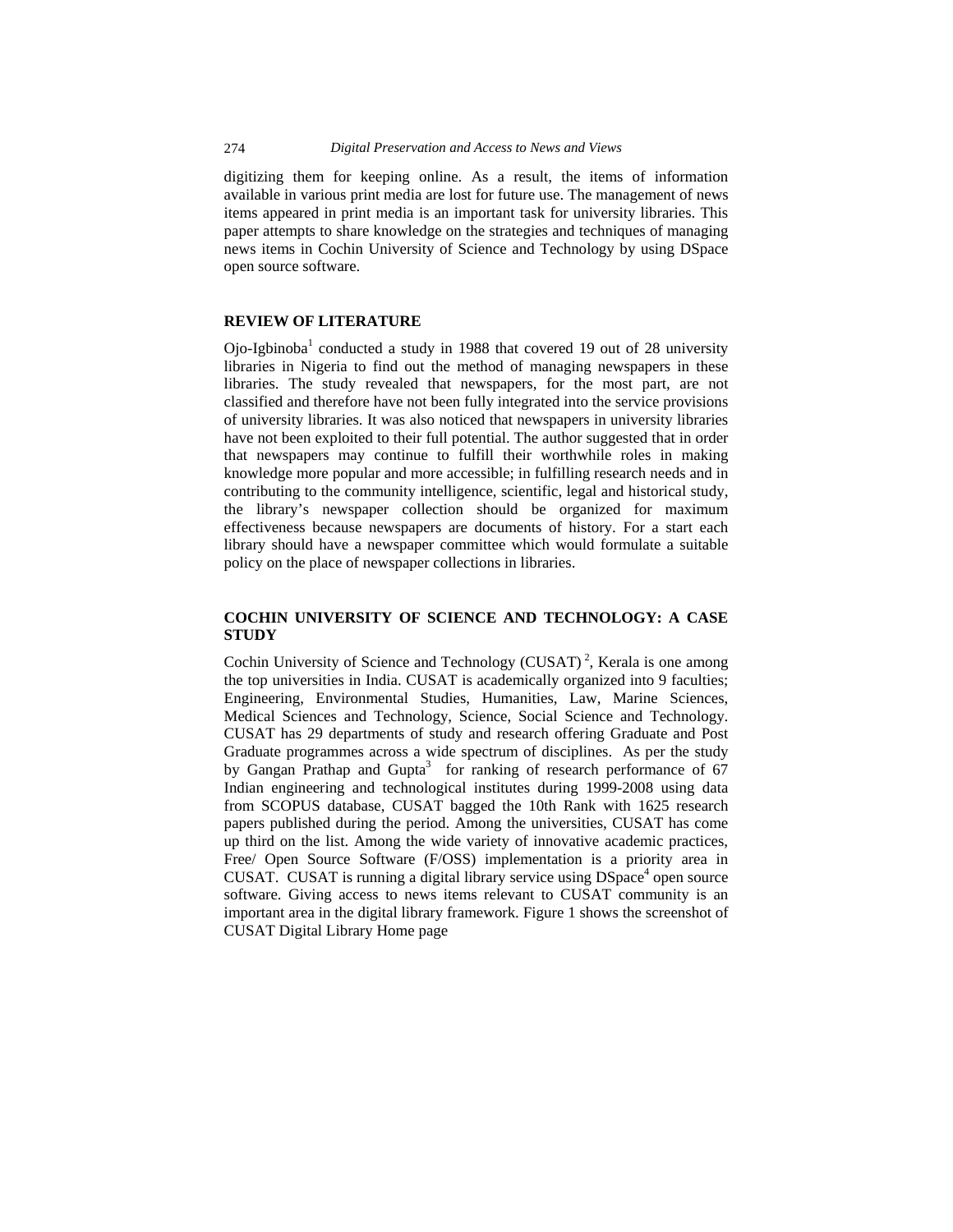

**Figure 1:** CUSAT Digital Library Home Page

#### **ABOUT DSPACE**

DSpace is the most widely used open source software for building institutional repositories/ digital libraries across the world by universities and research institutions for managing digital and digitized research materials. Developed by MIT Libraries and Hp Labs in 2002, DSpace has also been applied for subject based repositories, dataset repositories and media based repositories. DSpace accepts all manner of digital formats that include documents, books, theses, data sets, computer programmes*,* multimedia publications, administrative records, published books, overlay journals, bibliographic datasets, images, audio files, video files, reformatted digital library collections, learning objects and web pages. The DSpace software can be freely downloaded from the sourceforge<sup>5</sup> open source software repository. The code is currently licensed under the BSD open source license. Any organization has the freedom to fully customize the look and feel of DSpace.

The structure of DSpace is composed of Communities, Sub Communities, Collections and Items. A community is the highest level of the DSpace content hierarchy. They correspond to an organization's departments or schools. In a University, various teaching departments form a community as shown in Figure 2. A department may have several components: faculty, library, lab, special centres, projects etc. This can be matched to the concept of Sub Communities. A sub community may have its own sub communities for example; a library may have different sections as sub communities. Collection denotes the particular group of documents in a community/sub community. Eg. The set of articles written by a teacher in a sub community of faculty constitute a collection. Items denote individual articles/ files in a collection.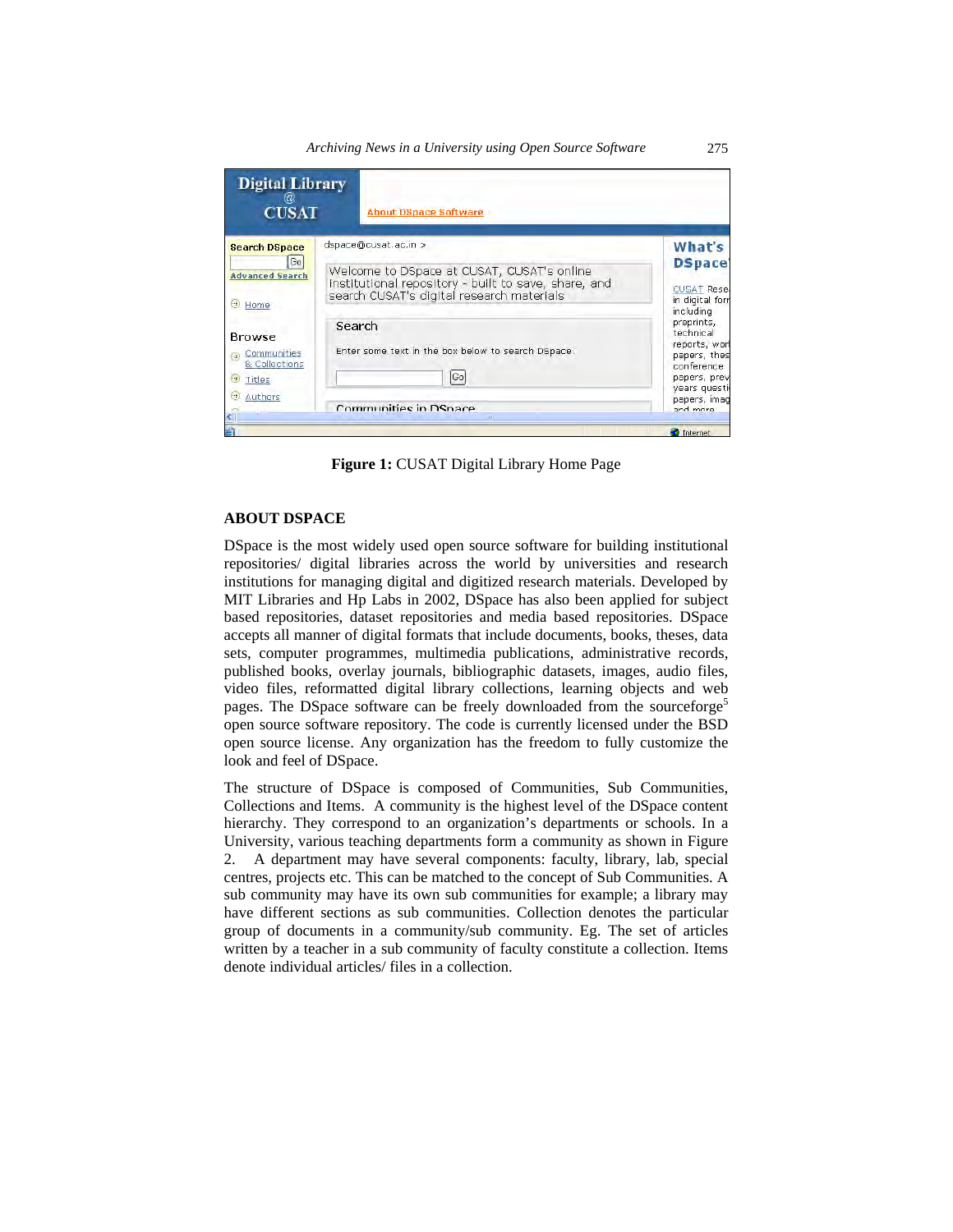| Communities in DSpace                         |  |  |
|-----------------------------------------------|--|--|
| Choose a community to browse its collections. |  |  |
| <b>Articles and Speeches</b>                  |  |  |
| CELOS                                         |  |  |
| CIRM                                          |  |  |
| <b>Conference Materials</b>                   |  |  |
| <b>CUSAT-News</b>                             |  |  |
| Department of Applied Chemistry               |  |  |
| Department of Applied Economics               |  |  |
| Department of Biotechnology                   |  |  |
| Department of Computer Applications           |  |  |

**Figure 2:** Communities in DSpace

# **NEWS IN DSPACE**

CUSAT has organised in DSpace some news items appeared in print media that cover issues related to the University. It is available in a Community called "CUSAT-News". This is made possible by selecting the item from the print media, scanning the item as a pdf file, assigning some key words, and uploading the item to the community. Figure 3 shows the news items in CUSAT Digital Library. If we click on one entry, it further displays the title, author, key words, the date of uploading, abstract given, collection name, etc. The figure 4 shows the description of one news item.

| Issue Date | Title                                                               | Author<br>(s) |
|------------|---------------------------------------------------------------------|---------------|
|            | 2-May-2009 CUSAT developing project to protect State's<br>coastline | Media         |
|            | 2-May-2009 Honour for Madhusoodana Kurup                            | Media         |
|            | 5-May-2009 Jagdish Arora at CUSAT                                   | Media         |
|            | 7-May-2009 Lalu Prasad Yadav at CUSAT                               | Media         |
|            | 21-May-2009 National Conference on Copyright Law                    | Media         |
|            | 1-Apr-2009 News on CUSAT Budget 2009-2010                           | Media         |
|            | 3-Apr-2009 News on CUSAT Budget 2009-2010 Mathrubhumi<br>Daily      | Media         |
|            | 3-Apr-2009 News on CUSAT Budget 2009-2010 The Hindu<br>Daily        | Media         |
|            | 5-May-2009 Resul Pookutty at CUSAT                                  | Media         |

**Figure 3:** News items in CUSAT Digital Library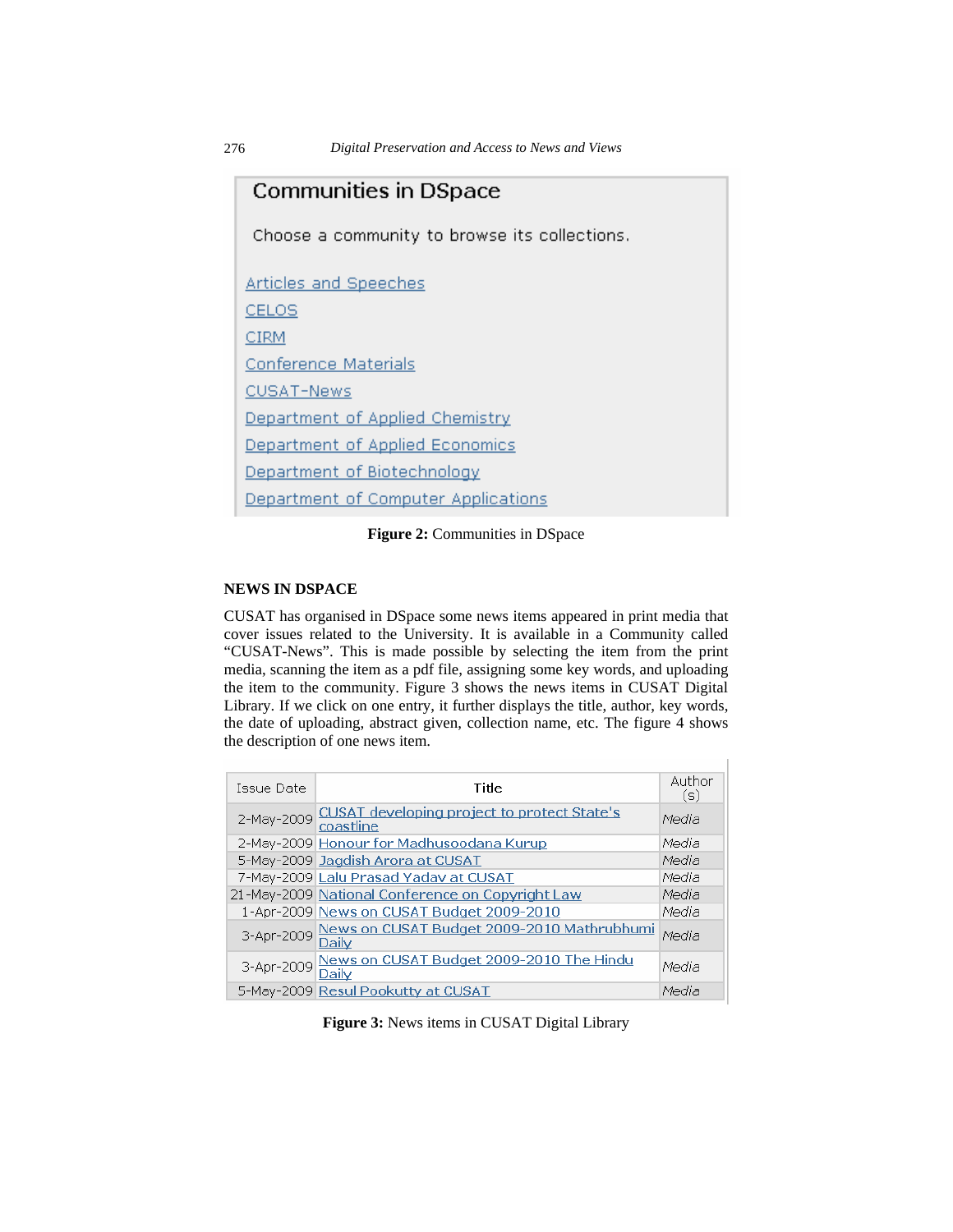|    |                                                              | <b>Title:</b> CUSAT developing project to protect State's<br>coastline                                 |  |  |
|----|--------------------------------------------------------------|--------------------------------------------------------------------------------------------------------|--|--|
|    | <b>Authors: Media</b>                                        |                                                                                                        |  |  |
|    |                                                              | <b>Keywords:</b> Coastal zone management<br><b>Rubberised Coir</b><br>sea erosion<br>Joy Job Kulavelil |  |  |
|    | $I$ ssue Date: $2-May-2009$                                  |                                                                                                        |  |  |
|    |                                                              | <b>Abstract:</b> News item appeared in the Hindu Daily on 30-4-<br>2009                                |  |  |
|    |                                                              | <b>URI:</b> http://hdl.handle.net/123456789/2440                                                       |  |  |
|    | <b>Appears in Collections: News</b>                          |                                                                                                        |  |  |
| ×, | <b>Files in This Item:</b>                                   |                                                                                                        |  |  |
|    | File                                                         | <b>Description Size</b><br>Format                                                                      |  |  |
|    | CUSAT developing project to protect State's<br>coastline.pdf | Adobe<br>50<br>View/Open<br>kB<br>PDF                                                                  |  |  |

**Figure 4:** Description of one news item in DSpace

For viewing the full text there is option for **view/open.** When clicking on it, the scanned news content is opened as a pdf file. The figures 5 and 6 show the display of actual news content in DSpace. The name of the newspaper and date is written on the news item before scanning so that those who save and print it need not trace this information in the abstract section. The clarity of the news item in pdf depends on the quality of the original. The performance of the scanner is also a factor for image quality. However, it is better to keep the actual physical features of the original as far as possible.



**Figure 5:** News in PDF file in DSpace

# **MANAGING NEWS IN DSPACE IN A UNIVERSITY**

DSpace structure maintains a decentralized pattern for knowledge organization. The organizational structure of a university can be easily mapped in DSpace.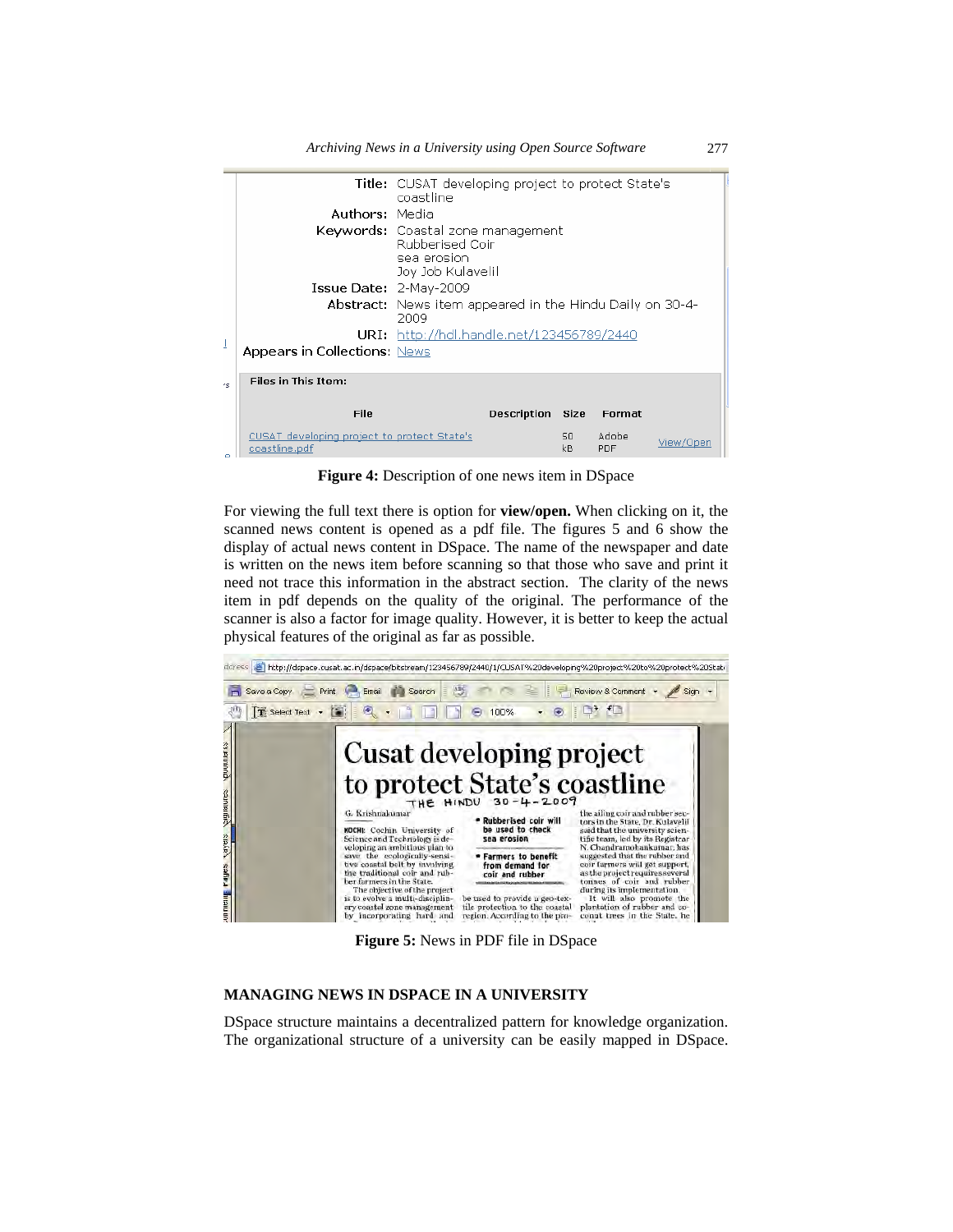#### 278 *Digital Preservation and Access to News and Views*

Here each community can build data relevant to them. The first task of archiving news in DSpace is the creation of a Sub Community named "News and Views" in each Community. Within this Sub Community, we can create "Collection" with suitable name. In each collection we can store individual news items. The responsibility of collecting/identifying required news and views from newspapers can be assigned to a staff member in each Community. The process of scanning the item, saving it in pdf, the work of uploading the item to Community collection, providing abstract, giving keywords and keeping file backups can be done either by a central agency or by the respective Community.



**Figure 6:** News Item in local language in DSpace

For systematic course of collecting and storing news in a university, there need to be a policy for the work. The information appeared in newspapers may lack authority, clarity and relevance. Some news items may be critical and controversial. Archiving of these items may not be recommended by the authority. These issues can be solved only through a sound institutional policy for news archiving.

#### **BENEFITS OF USING DSPACE FOR NEWS ARCHIVING**

News and views appeared in print media may not be read by many users as the newspaper editions are region specific. The news items being preserved in DSpace can be viewed and used online by all. It shall enhance access to news and views. Getting top search result in Google is another advantage of DSpace. The Figure 7 shows the screenshot of Google results when searching "news at CUSAT".

**DSpace at Cochin University: News And Views** News And Views. Community home page. In: All of DSpace, News And Views, Important Events. Search for, or browse, Collections in this community... dspace.cusat.ac.in/dspace/handle/123456789/2073 - Cached

Figure 7: Google result for searching "news at CUSAT"